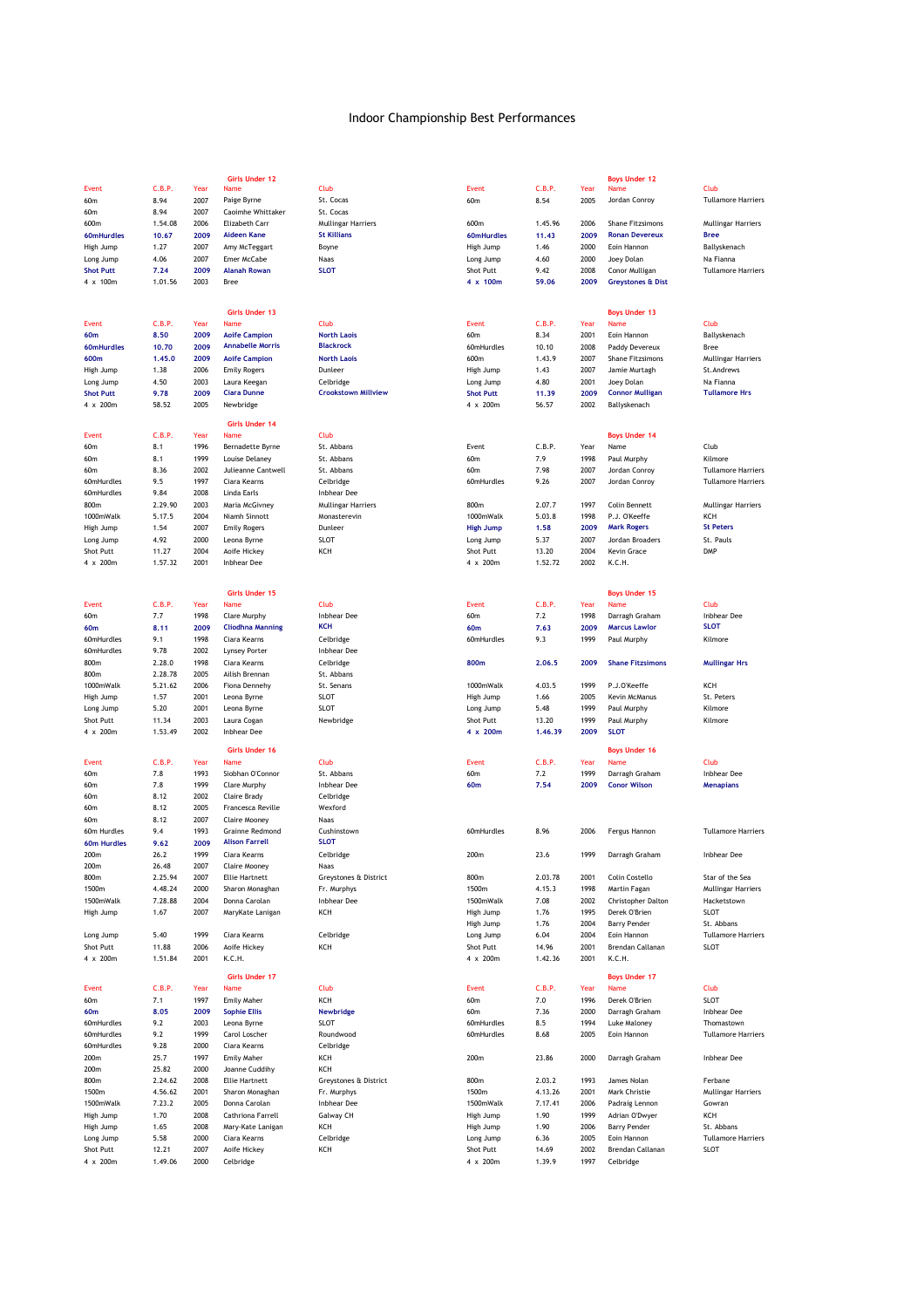|                   |          |      | <b>Girls Under 18</b>    |                           |                      |          |              | <b>Boys Under 18</b>      |                           |
|-------------------|----------|------|--------------------------|---------------------------|----------------------|----------|--------------|---------------------------|---------------------------|
| Event             | C.B.P.   | Year | Name                     | Club                      | Event                | C.B.P.   | Year         | Name                      | Club                      |
| 60m               | 7.7      | 1993 | Karen Shinkins           | Newbridge                 | 60m                  | 7.0      | 1998         | <b>Richard Reville</b>    | <b>DMP</b>                |
| 60m               | 8.00     | 2007 | Sandra Lawler            | Celbridge                 | 60m                  | 7.24     | 2001         | Darragh Graham            | Inbhear Dee               |
|                   |          |      |                          |                           | 60m                  | 7.24     | 2004         | Peter McDonald            | St. Peters                |
| 60mHurdles        | 9.22     | 2007 | Sandra Lawler            | Celbridge                 | 60mHurdles           | 8.33     | 2008         | Fearghus Hannon           | <b>Tullamore Harriers</b> |
| 200m              | 25.80    | 1993 | Karen Shinkins           | Newbridge                 | 200m                 | 23.54    | 2004         | Paul Gill                 | Carbury                   |
| 300m              | 41.60    | 2001 | Joanne Cuddihy           | KCH                       | 400m                 | 51.1     | 1994         | James Nolan               | Ferbane                   |
| 800m              | 2.18.88  | 2005 | Laura Scriven            | <b>SLOT</b>               | 800m                 | 2.00.78  | 2003         | Eoin Everard              | KCH                       |
|                   |          |      |                          |                           | 800m                 | 2.00.4   | 1994         | James Nolan               | Ferbane                   |
| 1500m             | 4.46.6   | 2008 | Tara Jameson             | Inbhear Dee               | 1500m                | 4.16.9   | 1995         | Pearse Hickey             | Individual                |
|                   |          |      |                          |                           | 1500m                | 4.16.86  | 2006         | Conor Murphy              | Naas                      |
| 1500mWalk         | 7.33.22  | 2003 | Carol Burtenshaw         | Monasterevin              | 1500mWalk            | 6.35.88  | 2004         | Michael Doyle             | Cushinstown               |
| <b>High Jump</b>  | 1.69     | 2009 | <b>Mary Kate Lanigan</b> | <b>KCH</b>                | High Jump            | 2.05     | 2000         | Adrian O'Dwyer            | KCH                       |
| Long Jump         | 5.64     | 2004 | Jennifer Reddy           | <b>SLOT</b>               | Long Jump            | 6.62     | 2003         | Stephen Darcy             | <b>SLOT</b>               |
| Triple Jump       | 10.96    | 2000 | Carol Loscher            | Roundwood                 | Triple Jump          | 13.14    | 2008         | Francis Egan              | St. Abbans                |
| Shot Putt         | 13.12    | 2006 | Laura Cogan              | Newbridge                 | Shot Putt            | 15.56    | 2003         | Brendan Callanan          | <b>SLOT</b>               |
| 4 x 200m          | 1.48.10  | 2009 | <b>KCH</b>               |                           | 4 x 200m             | 1.37.7   | 1993         | <b>Mullingar Harriers</b> |                           |
|                   |          |      |                          |                           |                      |          |              |                           |                           |
|                   |          |      |                          |                           |                      |          |              |                           |                           |
|                   |          |      | <b>Girls Under 19</b>    |                           |                      |          |              | <b>Boys Under 19</b>      |                           |
| Event             | C.B.P.   | Year | Name                     | Club                      | Event                | C.B.P.   | Year         | Name                      | Club                      |
| 60m               | 7.7      | 1996 | <b>Grainne Redmond</b>   | Cushinstown               | 60m                  | 7.0      | 1996         | Simon Kehoe               | Enniscorthy               |
| 60 <sub>m</sub>   | 7.96     | 2005 | Claire Brady             | Celbridge                 | 60m                  | 7.18     | 2002         | Darragh Graham            | <b>Inbhear</b> Dee        |
| 60mHurdles        | 8.78     | 2008 | Sandra Lawlor            | Celbridge                 | 60mHurdles           | 8.3      | 1997         | Colin Byrne               | St. Abbans                |
|                   |          |      |                          |                           | 60mHurdles           | 8.48     | 2007         | Eoin Hannon               | <b>Tullamore Harriers</b> |
| 200m              | 26.44    | 2004 | Catriona Cuddihy         | KCH                       | 200m                 | 22.6     | 2003         | Paul Gill                 | Carbury                   |
| 400m              | 59.38    | 2000 | Alex Flamme              | Celbridge                 | 400m                 | 50.80    | 2001         | David McCarthy            | Celbridge                 |
| 800m              | 2.25.08  | 2001 | Aoife McCarthy           | St. Peters                | 800m                 | 1.57.02  | 2000         | David Campbell            | Leixlip                   |
| 1500m             | 4.57.5   | 2008 | Deirdre Doyle            | Tinryland                 | 1500m                | 4.04.3   | 1996         | Pearse Hickey             | Celbridge                 |
| 1500mWalk         | 7.15.4   | 1999 | Laura Jane Carroll       | <b>Tullamore Harriers</b> | 1500mWalk            | 6.07.0   | 1998         | David Kidd                | <b>SLOT</b>               |
| High Jump         | 1.64     | 2005 | Leona Byrne              | <b>SLOT</b>               | <b>High Jump</b>     | 2.10     | 2008         | Kourosh Foroughi          | Star of the Sea           |
| Long Jump         | 5.57     | 2000 | Annemarie Lynch          | KCH                       | Long Jump            | 6.70     | 2007         | Eoin Hannon               | <b>Tullamore Harriers</b> |
| Triple Jump       | 11.06    | 2001 | Aoife Hoey               | Mountmellick              | <b>Triple Jump</b>   | 13.55    | 2009         | <b>Francis Egan</b>       | <b>St Abbans</b>          |
| Shot Putt         | 13.09    | 2007 | Laura Cogan              | Newbridge                 | Shot Putt            | 14.44    | 1996         | Killian Smyth             | Fr. Murphys (Arklow)      |
| 4 x 200m          | 1.50.82  | 2001 | Celbridge                |                           | 4 x 200m             | 1.36.32  | 2001         | Celbridge                 |                           |
|                   |          |      |                          |                           |                      |          |              |                           |                           |
|                   |          |      |                          |                           |                      |          |              |                           |                           |
|                   |          |      | <b>Junior Women</b>      |                           |                      |          |              | <b>Junior Men</b>         |                           |
| <b>Event</b>      | C.B.P.   | Year | Name                     | Club                      | Event                | C.B.P.   | Year         | Name                      | Club                      |
| 60m               | 7.84     | 2008 | Sandra Lawlor            | Celbridge                 | 60m                  | 6.9      | 1999         | Gordon Kennedy            | <b>Tullamore Harriers</b> |
|                   |          |      |                          |                           | 60m                  | 7.21     |              |                           | <b>Tullamore Hrs</b>      |
|                   | 8.78     | 2008 |                          |                           | 60mHurdles           |          | 2009<br>1999 | <b>Ferghus Hannon</b>     |                           |
| 60mHurdles        |          |      | Sandra Lawlor            | Celbridge                 |                      | 9.4      |              | Jonathon Miller           | Ballybrack                |
|                   |          |      |                          |                           | 60mHurdles           | 9.42     | 2008         | David MacAogain           | <b>St Pauls</b>           |
| 200m              | 26.5     | 2000 | Alex Flamme              | Celbridge                 | 200m                 | 23.0     | 1995         | Kevin Cogley              | <b>DMP</b>                |
| 200m              | 26.74    | 2008 | Sinead Kelly             | St Abbans                 | 200m                 | 23.00    | 2009         | <b>Alan Whelan</b>        | <b>North Laois</b>        |
| 400m              | 58.4     | 1998 | Michelle Carey           | West Dublin               | 400m                 | 51.56    | 2009         | <b>Alan Whelan</b>        | <b>North Laois</b>        |
| 800m              | 2.24.30  | 2009 | <b>Claire Earls</b>      | <b>Sli Cualann</b>        | 800m                 | 1.56.7   | 1999         | Michael Wilcox            | Kells                     |
| 1500m             | 5.04.62  | 2003 | Maria Slattery           | St. Benedicts             | 1500m                | 4.10.39  | 2008         | Joe Breen                 | <b>SBR</b>                |
| 1500m             | 5.02.46  | 2008 | Alvy Carragher           | Nenagh Olympic            |                      |          |              |                           |                           |
| 3000m             | 10.08.47 | 2008 | Tara Jameson             | Sli Cualann               | 3000m                | 9.05.4   | 1998         | <b>Tommy Evans</b>        | Gowran                    |
| <b>3000m Walk</b> | 15.51.7  | 2009 | <b>Fiona Dennehy</b>     | <b>St Senans</b>          |                      |          |              |                           |                           |
| High Jump         | 1.70     | 1998 | Deirdre Ryan             | <b>DSD</b>                | <b>High Jump</b>     | 2.10     | 2009         | <b>Barry Pender</b>       | <b>St Abbans</b>          |
| Long Jump         | 5.65     | 2003 | Ciara Kearns             | Celbridge                 | Long Jump            | 6.80     | 2007         | Eoin Hannon               | <b>Tullamore Harriers</b> |
| Triple Jump       | 11.16    | 2003 | Ciara Kearns             | Celbridge                 | <b>Triple Jump</b>   | 13.55    | 2009         | <b>Francis Egan</b>       | <b>St Abbans</b>          |
| Shot Putt         | 12.95    | 2007 | Laura Cogan              | Newbridge                 | Shot Putt            | 12.88    | 2005         | Justin Collins            | <b>Mullingar Harriers</b> |
| 4 x 200m          | 1.51.04  | 2003 | Celbridge                |                           | <b>35lb Distance</b> | 6.82     | 2009         | <b>Darragh Hanlon</b>     | <b>Tullamore Hrs</b>      |
|                   |          |      |                          |                           | 4 x 200m             | 1.36.99  | 2009         | <b>St Abbans</b>          |                           |
|                   |          |      |                          |                           |                      |          |              |                           |                           |
|                   |          |      |                          |                           |                      |          |              |                           |                           |
|                   |          |      | <b>Senior Women</b>      |                           |                      |          |              | <b>Senior Men</b>         |                           |
| Event             | C.B.P.   | Year | Name                     | Club                      | Event                | C.B.P.   | Year         | Name                      | Club                      |
| 60m               | 7.6      | 1998 | Niamh McGlynn            | West Dublin               | 60m                  | 7.0      | 1995         | Kevin Cogley              | <b>DMP</b>                |
| 60m               | 7.94     | 2005 | Claire Bergin            | <b>DSD</b>                | 60m                  | 7.0      | 1999         | Pat Shannon               | Ballybrack                |
|                   |          |      |                          |                           | 60m                  | 7.06     | 2003         | Jer O'Donoghue            | Leevale (Guest)           |
|                   |          |      |                          |                           | 60m                  | 7.08     | 2001         | Gordon Kennedy            | <b>Tullamore Harriers</b> |
|                   |          |      |                          |                           | 60m                  | 7.08     | 2004         | Kevin Cogley              | Menapians                 |
| 60mHurdles        | 9.58     | 2001 | Fiona Kavanagh           | SLOT                      | 60mHurdles           | 9.12     | 2006         | Shane McCormack           | Menapians                 |
| 200m              | 25.17    | 2009 | <b>Marian Andrews</b>    | <b>Togher</b>             |                      |          |              |                           |                           |
| 200m              | 25.78    | 2004 | Antoinette Furlong       | <b>DMP</b>                | 200m                 | 21.92    | 2003         | David McCarthy            | Celbridge                 |
| 400m              | 55.78    | 2009 | <b>Marian Andrews</b>    | <b>Togher</b>             |                      |          |              |                           |                           |
| 400m              | 57.32    | 2005 | Claire Bergin            | DSD                       | 400m                 | 50.44    | 2007         | Nick Hogan                | <b>DSD</b>                |
| 800m              | 2.18.32  | 2009 | <b>Fiona Kehoe</b>       | <b>Kilmore</b>            | 800m                 | 1.56.3   | 2002         | John Paul O'Brien         | Crookstown Millview       |
| 1500m             | 4.52.24  | 2005 | Eilish Connery           | <b>SLOT</b>               | 1500m                | 3.54.23  | 2009         | <b>Patrick McCartan</b>   | <b>West Limerick</b>      |
|                   |          |      |                          |                           | 1500m                | 4.06.48  | 2009         | <b>Tomas Fitzpatrick</b>  | <b>Tallaght</b>           |
| 3000m             | 10.22.2  | 2009 | <b>Ellis Connery</b>     | <b>SLOT</b>               | 3000m                | 8.40.05  | 2002         | Pat Byrne                 | Tinryland                 |
|                   |          |      |                          |                           | 1500mWalk            | 7.08.4   | 2001         | Padraig Lennon            | Gowran                    |
| 2000m Walk        | 9.12.70  | 2001 | Ann Gormely              | Edenderry                 |                      |          |              |                           |                           |
| 3000mWalk         | 14.43.08 | 2008 | Georgina Tuohy           | <b>Tullamore Harriers</b> | 3000mWalk            | 14.50.00 | 2008         | <b>Bobby King</b>         | Dunboyne                  |
|                   |          |      |                          |                           | 3000mWalk            | 13.17.92 | 2008         | Pat Murphy                | Castleisland              |
|                   | 1.77     | 2001 | Deirdre Ryan             | <b>DSD</b>                | High Jump            | 2.11     | 2002         | Adrian O'Dwyer            | K.C.H.                    |
| High Jump         |          | 2004 |                          | <b>DMP</b>                |                      |          | 2009         | <b>Brendan Marshall</b>   | <b>Mullingar Hrs</b>      |
| Long Jump         | 6.00     |      | Antoinette Furlong       |                           | <b>Long Jump</b>     | 6.85     |              |                           |                           |
| Triple Jump       | 11.15    | 2008 | Rosemary Daniel          | Na Fianna                 | Triple Jump          | 14.04    | 2008<br>2003 | Eoin Kelly                | St Abbans                 |
| Shot Putt         | 12.95    | 2007 | Laura Cogan              | Newbridge                 | Shot Putt            | 15.51    |              | Paul Crowe                | Menapians                 |
| 4 x 200m          | 1.52.1   | 1998 | West Dublin              |                           | 4 x 200m             | 1.34.74  | 2001         | <b>Tullamore Harriers</b> |                           |
|                   |          |      |                          |                           | 56lb                 | 8.34     | 2003         | John Menton               | <b>Donore Harriers</b>    |

Donore Harriers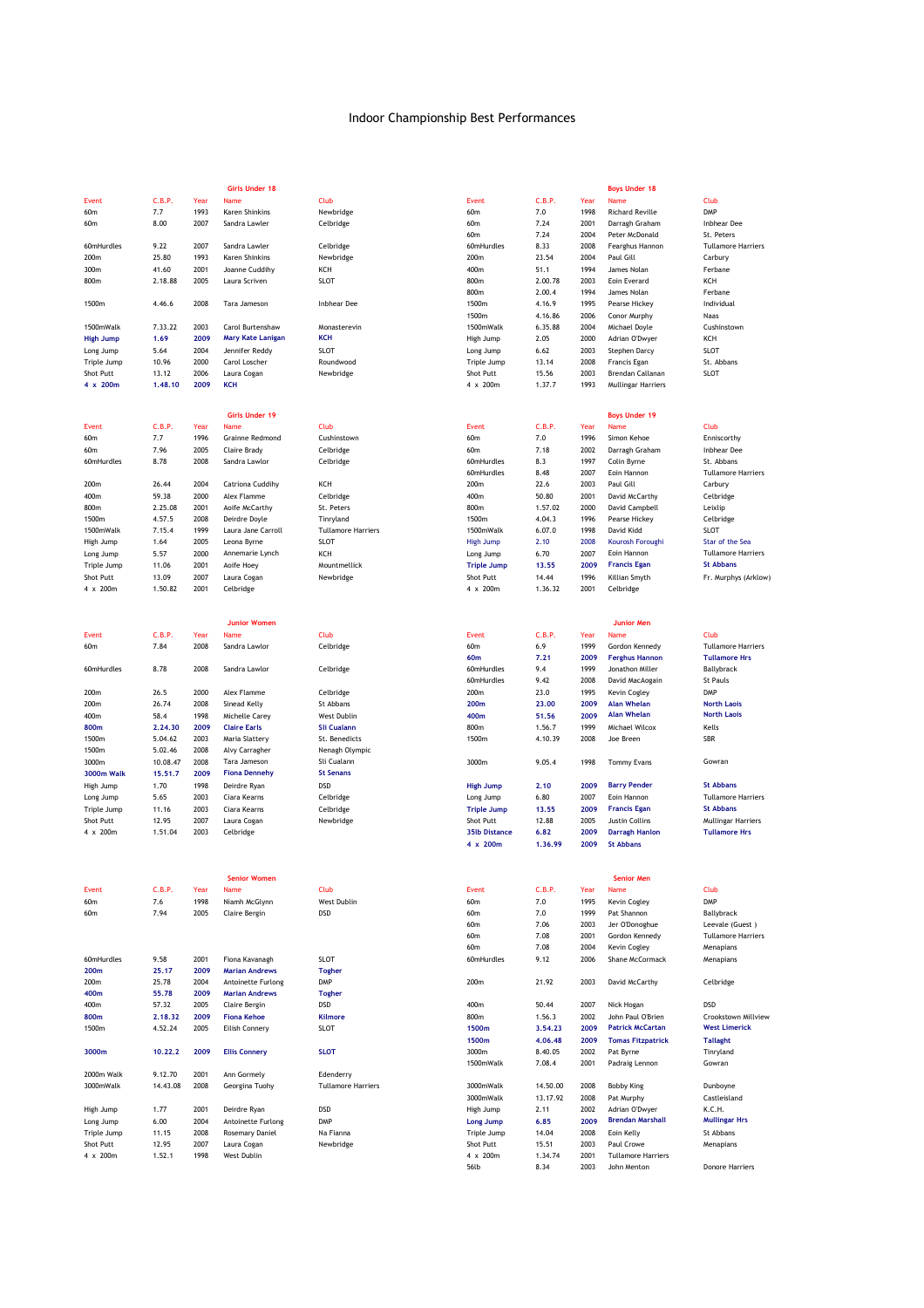|                                 |                |              | Masters Women 035 (W1)       |                           |                                  |                 |              | Masters Men 035 (M1)                       |                                    |
|---------------------------------|----------------|--------------|------------------------------|---------------------------|----------------------------------|-----------------|--------------|--------------------------------------------|------------------------------------|
| Event                           | C.B.P.         | Year         | Name                         | Club                      | Event                            | C.B.P.          | Year         | Name                                       | Club                               |
| 60m                             | 8.74           | 2005         | Geraldine Finnegan           | Dunleer                   | 60m                              | 7.54            | 2009         | <b>Gerard Hensey</b><br><b>Kevin Byrne</b> | <b>Tullamore Hrs</b><br><b>DSD</b> |
| 60mHurdles<br>200m              | 10.64<br>23.76 | 2006<br>2001 | Lucy Moore<br>Kathy Boothman | <b>DSD</b><br>Edenderry   | 60m Hurdles<br>200m              | 10.94<br>25.01  | 2009<br>2009 | <b>Gerard Hensey</b>                       | <b>Tullamore Hrs</b>               |
| 400m                            | 67.22          | 2008         | Paula Murray                 | Tallaght                  | 400m                             | 56.64           | 2009         | <b>Gerard Hensey</b>                       | <b>Tullamore Hrs</b>               |
| 800m                            | 2.32.3         | 1998         | Katherine Walley             | <b>Clonliffe Harriers</b> | 800m                             | 2.10.68         | 2008         | Catch Grennan                              | <b>Tullamore Harriers</b>          |
| 1500m                           | 4.59.46        | 2005         | Geraldine Finnegan           | Dunleer                   |                                  |                 |              |                                            |                                    |
| 3000m                           | 11.03.03       | 2008         | Elizabeth Cuskelly           | <b>Tullamore Harriers</b> | 3000m                            | 10.35.76        | 2009         | <b>Gerry Farrell</b>                       | Gowran                             |
| 3000mWalk                       | 20.44.37       | 2004         | Ann Boyle                    | Dunboyne                  |                                  |                 |              |                                            |                                    |
| Shot Putt                       | 9.95           | 2008         | Verena Fenlon                | St Josephs                | Shot Putt                        | 11.76           | 2008         | Joe Kelly                                  | <b>Brow Rangers</b>                |
| Long Jump                       | 4.92           | 2003         | Geraldine Finnegan           | Dunleer                   | <b>Long Jump</b>                 | 5.37            | 2009         | <b>Kevin Byrne</b>                         | <b>DSD</b>                         |
| High Jump                       | 1.45           | 2003         | Geraldine Finnegan           | Dunleer                   | <b>High Jump</b><br>4*200m Relay | 1.65<br>2.09.94 | 2009<br>2009 | <b>Kevin Byrne</b><br>Gowran               | <b>DSD</b>                         |
|                                 |                |              |                              |                           |                                  |                 |              |                                            |                                    |
|                                 |                |              | Masters Women 040 (W2)       |                           |                                  |                 |              | Masters Men 040 (M2)                       |                                    |
| <b>Event</b><br>60 <sub>m</sub> | C.B.P.<br>8.9  | Year<br>2002 | Name<br>Geraldine Shortt     | Club<br>St. Coca's        | Event<br>60m                     | C.B.P.<br>7.6   | Year<br>2002 | Name<br>Greg Duggan                        | Club<br>Mullingar Harriers         |
| 60m                             | 8.96           | 2008         | Moira Peppard                | Trim                      | 60m                              | 7.6             | 2000         |                                            |                                    |
| 200m                            | 30.27          | 2008         | Moira Peppard                | Trim                      | 60 <sub>m</sub>                  | 7.76            | 2004         | Anthony Geoghegan                          | SL.O.T.                            |
| 800m                            | 2.31.16        | 2008         | <b>Bridget Clarke</b>        | Na Fianna                 | 200m                             | 25.0            | 2000         |                                            |                                    |
| 1500m                           | 5.22.46        | 2001         | Frances Harney               | North Laois               | 200m                             | 25.42           | 2001         | Greg Duggan                                | <b>Mullingar Harriers</b>          |
| 3000m                           | 10.41.5        | 2009         | <b>Mary Hanley</b>           | Na Fianna                 | 400m                             | 55.02           | 2001         | <b>Bill Doherty</b>                        | St.Joseph's                        |
| Shot Putt                       | 7.28           | 2001         | <b>Cathy Daniels</b>         | Na Fianna                 | 800m                             | 2.06.9          | 2000         |                                            |                                    |
| Long Jump                       | 3.95           | 2008         | Moira Peppard                | Trim                      | 1500m                            | 4.15            | 1996         | Pat Corcoran                               | Tinryland                          |
| High Jump                       | 1.25           | 2001         | <b>Frances Harney</b>        | North Laois               | 3000m                            | 9.13.1          | 2005         | Pat Malone                                 | Newbridge                          |
|                                 |                |              |                              |                           | 1500mWalk                        | 7.19.3          | 2001         | John Lennon                                | Gowran                             |
|                                 |                |              |                              |                           | 3000m Walk                       | 17.16.68        | 2008         | <b>Tony Gartland</b>                       | Sli Cualann                        |
|                                 |                |              |                              |                           | Shot Putt                        | 12.41           | 2009         | Kieron Stout                               | Celbridge                          |
|                                 |                |              |                              |                           | 56lbs                            | 7.42<br>5.37    | 2009<br>2009 | <b>Seamus Fitzpatrick</b>                  | <b>North Laois</b><br><b>DSD</b>   |
|                                 |                |              |                              |                           | Long Jump<br>High Jump           | 1.65            | 2000         | <b>George Wyatt</b>                        |                                    |
|                                 |                |              |                              |                           | <b>Triple Jump</b>               | 11.07           | 2009         | <b>George Wyatt</b>                        | <b>DSD</b>                         |
|                                 |                |              |                              |                           |                                  |                 |              |                                            |                                    |
|                                 |                |              | Masters Women 045 (W3)       |                           |                                  |                 |              | Masters Men O45 (M3)                       |                                    |
| Event                           | C.B.P.         | Year         | Name                         | Club                      | Event                            | C.B.P.          | Year         | Name                                       | Club                               |
| 60m                             | 9.84           | 2008         | Frances Harney               | North Laois               | 60m                              | 7.90            | 2005         | Greg Duggan                                | <b>Mullingar Harriers</b>          |
| 200m                            | 33.03          | 2008         | Frances Harney               | North Laois               | 200m                             | 25.3            | 2002         | Kevin Carey                                | Crusaders                          |
| 400m                            | 72.35          | 2008         | Frances Harney               | North Laois               | 200m                             | 25.84           | 2005         | Greg Duggan                                | <b>Mullingar Harriers</b>          |
| 800m                            | 2.49.03        | 2008         | <b>Frances Harney</b>        | North Laois               | 400m                             | 57.20           | 2004         | Kevin Carey                                | Navan                              |
| 1500m                           | 5.29.0         | 2002         | Liz Hogan                    | Naas                      | 800m                             | 2.10.10         | 2005         | <b>Bill Doherty</b>                        | St. Joseph's                       |
| 60m Hurdles                     | 12.12          | 2007         | Lucy Moore                   | <b>DSD</b>                | 1500m                            | 5.09.71         | 2008         | Michael Cornyn                             | Dunboyne                           |
| Shot Putt                       | 8.83           | 2007         | Lucy Moore                   | <b>DSD</b>                | 3000m                            | 11.51.86        | 2007         | David Percival                             | Menapians                          |
| High Jump                       | 1.36           | 2006         | Lucy Moore                   | <b>DSD</b>                | 3000mWalk                        | 13.40.1         | 2009         | <b>Pat Murphy</b>                          | Castleisland                       |
| Long Jump                       | 3.71           | 2007         | Moira Aston                  | Trim                      | 3000mWalk                        | 16.05.3         | 2009         | <b>Derek McConnon</b>                      | <b>Rathfarnham WSAF</b>            |
|                                 |                |              |                              |                           | 60m Hurdles                      | 12.28           | 2008         | Pat Power                                  | St Josephs                         |
|                                 |                |              |                              |                           | Shot Putt<br>56lbs               | 10.21<br>4.72   | 2008<br>2005 | John Territt<br>Michael Kenny              | St Abbans<br>Kildare               |
|                                 |                |              |                              |                           | Long Jump                        | 5.33            | 2007         | Patrick Mahon                              | Gowran                             |
|                                 |                |              |                              |                           | High Jump                        | 1.45            | 2004         | John Keogh                                 | Sli Cualann                        |
|                                 |                |              |                              |                           | High Jump                        | 1.45            | 2007         | John Territt                               | St Abbans                          |
|                                 |                |              |                              |                           | Triple Jump                      | 9.24            | 2008         | Ciaran Tobin                               | Trim                               |
|                                 |                |              |                              |                           |                                  |                 |              |                                            |                                    |
|                                 |                |              | Masters Women 050 (W4)       |                           |                                  |                 |              | Masters Men O50 (M4)                       |                                    |
| Event                           | C.B.P.         | Year         | Name                         | Club                      | Event                            | C.B.P.          | Year         | Name                                       | Club                               |
| 60m                             | 10.86          | 2006         | Mary Walsh                   | <b>Tullamore Harriers</b> | 60m                              | 8.48            | 2007         | John Molloy                                | Celbridge                          |
| 200m                            | 34.16          | 2001         | Mary Walsh                   | <b>Tullamore Harriers</b> | 60m                              | 7.95            | 2008         | Brendan Moran                              | West Waterford                     |
| <b>Shot Putt</b>                | 9.55           | 2009         | <b>Lucy Moore-Fox</b>        | <b>DSD</b>                | 200m                             | 25.64           | 2003         | Tom Clinton                                | Navan                              |
| <b>High Jump</b>                | 1.20           | 2009         | <b>Lucy Moore-Fox</b>        | <b>DSD</b>                | 400m                             | 65.18           | 2009         | <b>Loughlin Campion</b>                    | <b>Civil Service</b>               |
|                                 |                |              |                              |                           | 800m                             | 2.19.94         | 2009         | <b>Martin McDonald</b>                     | <b>North Laois</b>                 |
|                                 |                |              |                              |                           | 1500m                            | 4.39.91         | 2009         | <b>Martin McDonald</b>                     | <b>North Laois</b>                 |
|                                 |                |              |                              |                           | 3000m                            | 10.59.24        | 2009         | <b>Michael Mulligan</b>                    | <b>Dunleer</b>                     |
|                                 |                |              |                              |                           | Shot Putt                        | 12.42           | 2001         | <b>Tom Power</b>                           | Bagenalstown                       |
|                                 |                |              |                              |                           | Long Jump                        | 4.81            | 2007         | John Molloy                                | Celbridge                          |
|                                 |                |              |                              |                           | High Jump                        | 1.30            | 2001         | Jimmy Kelly                                | <b>Brow Rangers</b>                |
|                                 |                |              |                              |                           |                                  |                 |              |                                            |                                    |
|                                 |                |              | Masters Women 055 (W5)       |                           |                                  |                 |              | Masters Men O55 (M5)                       |                                    |
| Event                           | C.B.P.         | Year         | Name                         | Club                      | Event                            | C.B.P.          | Year         | Name                                       | Club                               |

400 2001 2002 2003<br>Jim O'Neill Crusaders 400m 58.37 2008 Joe Gough West Waterford<br>1900m 2.16.98 2001 Jim O'Neill Crusaders<br>1900m 5.53.31 2009 Jim Boland Si Cualann 800m 2.16.98 2001 Jim O'Neill Crusaders 56lbs 4.90 2004 Brow Rangers Long Jump 3.97 2002 Jimmy Kelly Brow Rangers High Jump 1.25 2002 Jimmy Kelly Brow Rangers Eamonn Fitzsimons Kildare **Jim Boland Sli Cualann** Jim Boland Sli Cualann Dunboyne Bagenalstown

2.16.98 2001<br> **5.53.31 2009**<br>
12.28.91 2008<br>
14.18.6 2004

Joe Gough

Murty Kelly<br>Murty Kelly<br>Jimmy Kelly

3000mWalk 14.18.6 2004 Bobby King Shot Putt 11.68 2003 Tom Power<br>
Shot Putt 11.68 2003 Tom Power<br>
56lbs 4.90 2004 Murty Kelly<br>
Long Jump 3.97 2002 Jimmy Kelly<br>
High Jump 1.25 2002 Jimmy Kelly

1300m<br>3000m<br>3000mWalk

200m 36.16 2007 Mary Walsh 60m 8.44 2008 David Leech Tullamore Harriers Blackrock 400m 86.28 2008 Mary Walsh 60m 8.44 2007 Tom Clinton Tullamore Harriers Navan 1991 - 1991 - 1991 - 1991 - 1991 - 1991 - 1991 - 1991 - 1991 - 1991 - 1991 - 1991 - 1991 - 1991 - 1991 - 1991<br>
200m - 1992 - 2008 - 2008 - 2008 - 2008 - 2008 - 2008 - 2008 - 2008 - 2008 - 2008 - 2008 - 2008 - 2009 - 2009<br>